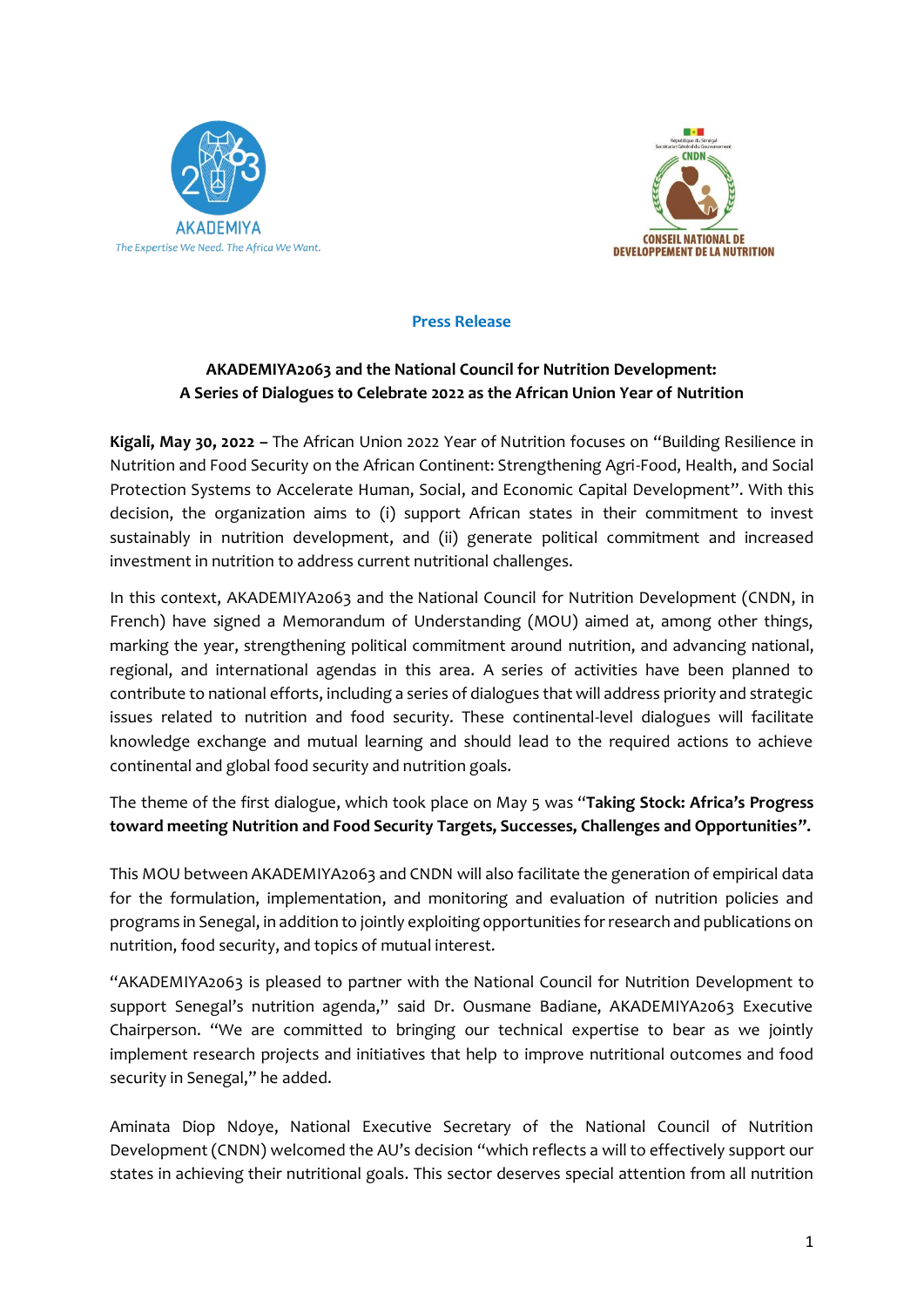stakeholders in Senegal and around the world. And in this context, we hope that our contribution to this effort, through the activities planned during the year and those resulting from the partnership between CNDN and AKADEMIYA2063, will have a lasting impact on the global nutrition agenda".

## **About AKADEMIYA2063**

AKADEMIYA2063 is an Africa-based non-profit research organization with headquarters in Kigali, Rwanda and a regional office in Dakar, Senegal.

Inspired by the ambitions of the African Union's Agenda 2063 and grounded in the recognition of the central importance of strong knowledge and evidence-based systems, the vision of AKADEMIYA2063 is an Africa with the expertise we need for the Africa we want. This expertise must be responsive to the continent's needs for data and analysis to ensure high-quality policy design and execution. Inclusive, evidence-informed policymaking is key to meeting the continent's development aspirations, creating wealth, and changing livelihoods for the better.

AKADEMIYA2063's overall mission is to create, across Africa and led from its headquarters in Rwanda, state-of-the-art technical capacities to support the efforts by the Member States of the African Union to achieve the key goals of Agenda 2063 of transforming national economies to boost economic growth and prosperity.

Following from its vision and mission, the main goal of AKADEMIYA2063 is to help meet Africa's needs at the continental, regional and national levels in terms of data, analytics, and mutual learning for the effective implementation of Agenda 2063 and the realization of its outcomes by a critical mass of countries. AKADEMIYA2063 strives to meet its goals through programs organized under five strategic areas—policy innovation, knowledge systems, capacity creation and deployment, operational support, and data management, digital products, and technology—as well as innovative partnerships and outreach activities. For more information, visit [www.akademiya2063.org.](http://www.akademiya2063.org/)

## **About the National Council for Nutrition Development (CNDN)**, **Senegal**

The National Council for Nutrition Development (formerly *Cellule de Lutte contre la Malnutrition*) was created in 2001 by the Senegalese government. Placed under the authority of the Minister Secretary General of the Government, it ensures the coordination and monitoring of the implementation of the national nutrition policy. It develops appropriate strategies for the implementation of national nutrition programs, ensures their proper implementation as well as their monitoring and evaluation. Chaired by the Minister Secretary General of the Government, it is composed of representatives of key technical ministries involved in nutrition (Health, Education, Agriculture, Industry, Trade, etc.), representatives of the National Assembly, CESE, HCCT, Associations of Mayors, Departments, and civil society.

Through its National Executive Secretariat (NES) and Regional Executive Offices, the Executive Secretariat of the National Council for Nutrition Development (ES/NDC) assists the government in defining the national nutrition policy and strategies.